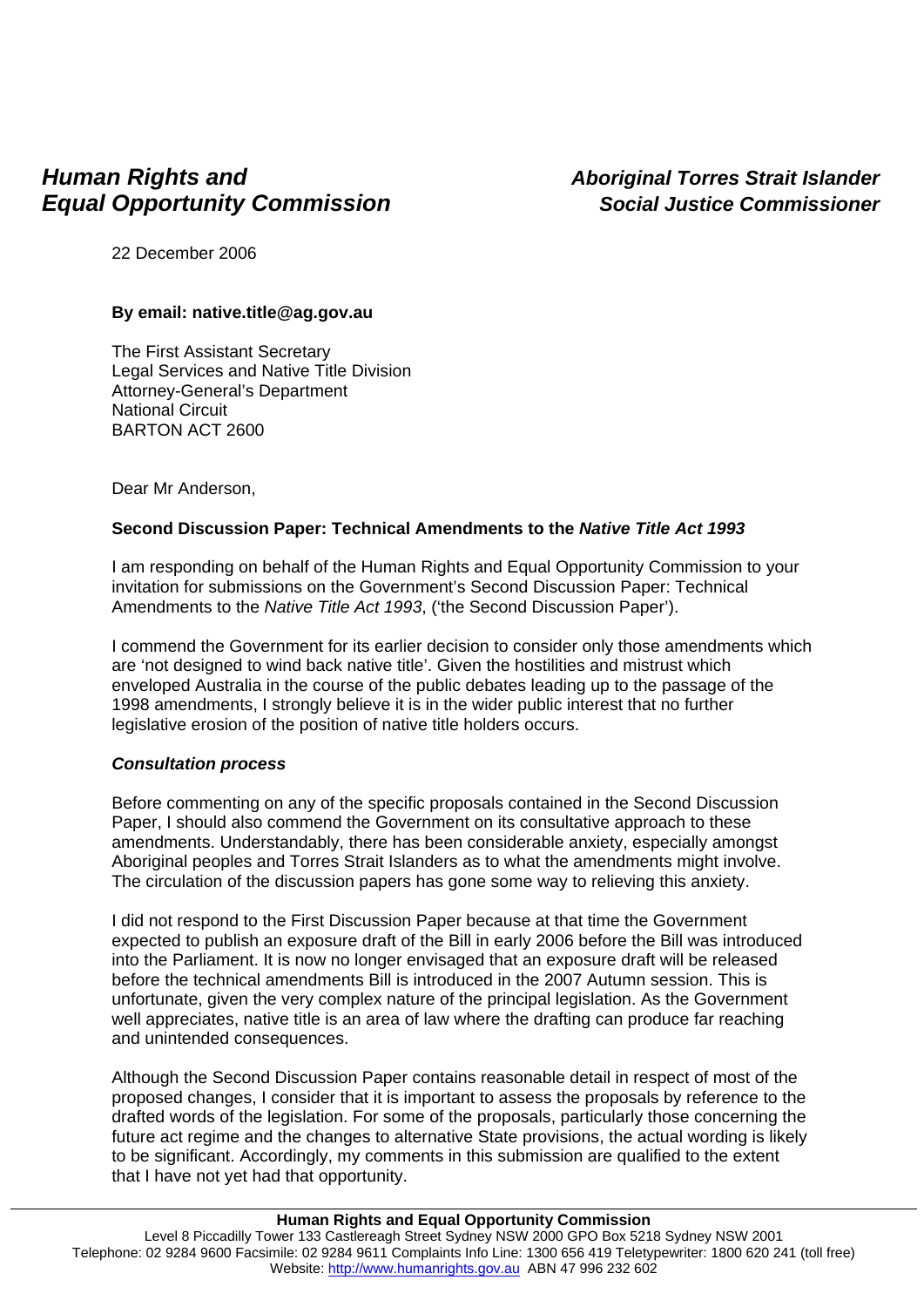#### *General comments on the proposed amendments*

Apart from a few important exceptions, I believe that many of the proposals set out in the Second Discussion Paper are sound and will improve the operation of the *Native Title Act 1993* ('the Act') without unduly affecting the existing rights of any party.

Many of the proposals are directed at reducing the cost of future act notification without compromising the substantive purpose of the existing provisions. To the extent that modifying the formal requirements for notification releases resources into the system, these resources are likely to be well used in supporting the new claims resolution processes and in other parts of the reform package.

Other amendments are addressed at clarifying the existing law without seeking to change it. Such amendments serve a valuable purpose in reducing uncertainty over how the legislation is intended to operate and in thereby reducing the scope for disputes arising.

The amendments which narrow the circumstances in which the registration test must be applied to an amended claim will encourage the timely amendment of applications and this, in turn, may aid the resolution of claims or help to narrow the substantive issues in dispute. Similarly, giving respondents the opportunity to withdraw from proceedings as of right at any time prior to the hearing of the evidence may assist in reducing the number of parties to an application.

Other amendments are aimed at introducing greater flexibility into existing procedures. These changes are sensible and likely to result in a native title system that can more readily adjust to the wide range of cases and circumstances with which it presently contends.

#### *Proposals of concern*

Despite the comments above, the Second Discussion Paper contains several proposals which cause me some considerable concern. The basis of this concern arises from the potential of these proposals to adversely affect native title holders, including by placing them in a more disadvantageous position than holders of ordinary title to land.

With one exception, these proposals all appear to have arisen from suggestions made in response to the First Discussion Paper. Also with one exception, they all relate to proposed changes to the future act regime in Division 3 of Part 2 of the Act.

The proposals of concern which I address in this submission are as follows.

#### *1. Section 24MD(6B): Allowing non-native title parties to request an independent hearing in relation to objections over certain acts*

I do not object to the proposed amendments to this provision.

I suggest that the need for the amendment proposed in the First Discussion Paper probably derives from a genuine drafting error. The words 'and so requests' should **not** have been included in section 24MD(6B)(f), unless the legislation also provided for what would occur if no independent hearing was sought. I would therefore suggest that the proposed amendment could be simply effected by the deletion of those words.

The further proposed amendment in the Second Discussion Paper appears to be designed to afford native title holders greater protection. I encourage the Government to further develop this proposed amendment to cure the potentially discriminatory operation of subsection 24MD(6B). I suggest that a further amendment should make clear that the rights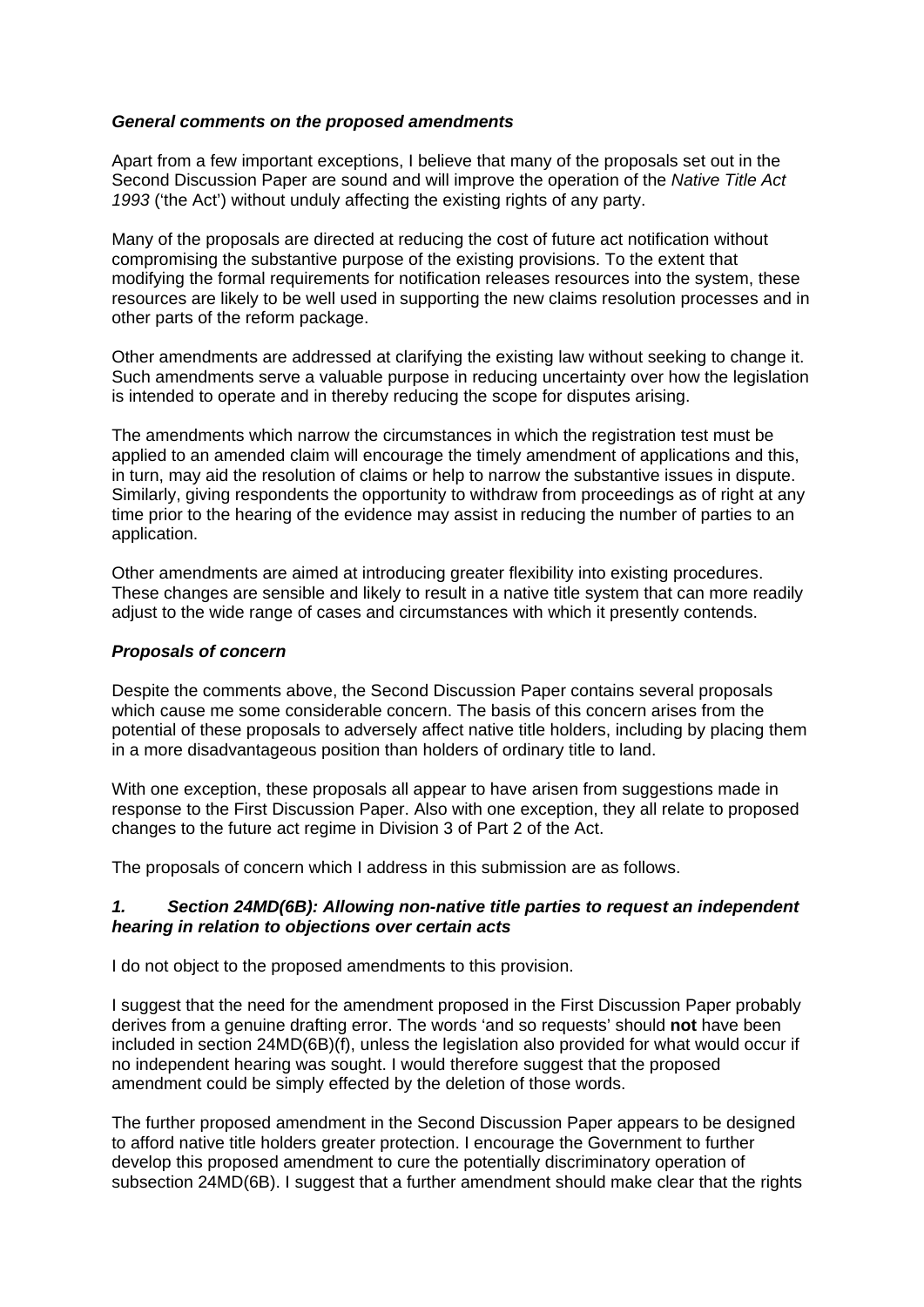afforded native title holders under section 24MD(6B) are in addition to, rather than in substitution of, any other rights that they may enjoy.

Section 24MD is a complex and poorly drafted provision. It is fundamental to the protection of native title but has been the subject of very little judicial consideration. There is no settled view as to how the section should be construed.

Section 24MD(2)(ba) and section 24MD(6A) purport to guarantee the rights of native title holders to at least the equivalent of the rights of ordinary title holders. However, the relationship between subsections 24MD(6A) and (6B) is not clear.

Where a State or Commonwealth law provides ordinary title holders with the right to an independent hearing about whether an act affecting the land subject to their title should occur and that hearing is binding, section 24MD(6A) would operate to give that same right to native title holders. On the other hand, if ordinary title holders were not entitled to an independent hearing of their objections, section 24MD(6B) provides native title holders with procedural rights, including a right to an independent hearing, in addition to any available to ordinary title holders.

Section 24MD(6B) also appears to provide that the procedural rights of native title holders under section 24MB(6A) are to be read down and qualified by the provisions of section 24MD(6B). While this may not have been the government's intention, the problem clearly arises if the rights afforded to ordinary title holders are greater than those provided under section 24MD(6B). To that extent, section 24MD(6B) may have an unintended but severely discriminatory operation. This needs to be remedied by a clear statement in the legislation that the rights under section 24MD(6B) are in addition to, and not in substitution of, any rights which native title holders might otherwise have because of section 24MD(6A).

Given the importance of section 24MD to the protection of native title rights and interests, I would consider such change to be essential.

# *2. Section 24KA: Clarify application to 'mixed purpose' infrastructure*

I strongly encourage the Government to abandon this proposal.

The commentary on this proposal in the Second Discussion Paper does not appear to be an accurate statement of the law. In any event, the proposal would have the effect of widening the scope of the existing provision adverse to the interests of native title holders.

Section 24KA already allows for the construction of many facilities on or across land which could not be done if the land were held by persons other than native title holders, at least without formal interests, such as the freehold or an easement being acquired. The provision does contain a requirement to afford native title holders equivalent 'procedural rights' as other title holders but this apparently does not include the right of veto, even where it exists for such other title holders. To that extent, the subdivision is already discriminatory.

I can see no reason why the Government should now enlarge the scope of an already discriminatory provision. Where facilities are genuinely for the benefit of the public, a nondiscriminatory means of ensuring their provision can already be found in Part 2 Division 3 Subdivision M.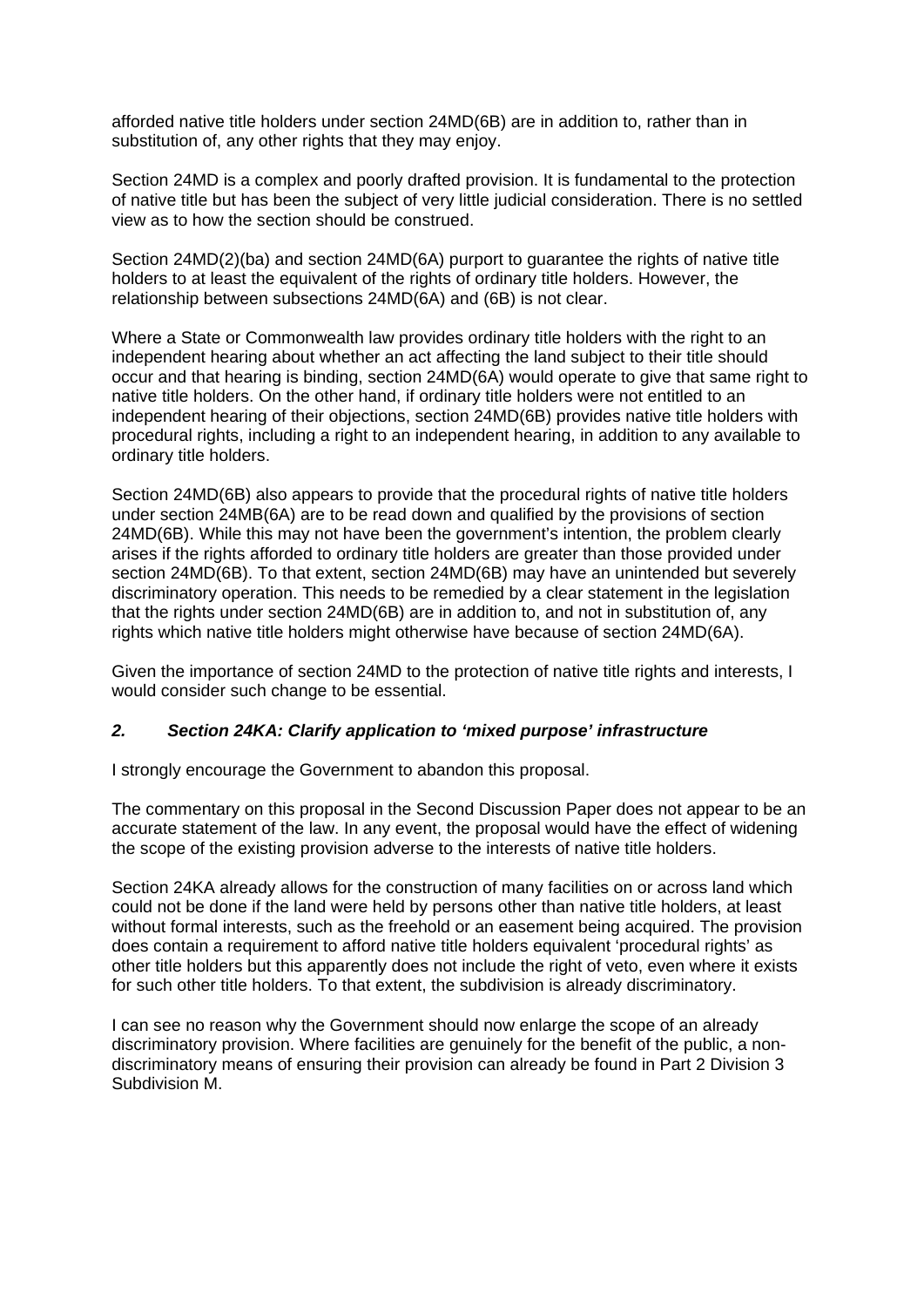#### *3. Section 24LA: Allow government bodies to continue to carry out certain acts for community benefit or public safety following a determination of native title*

I strongly encourage the Government to abandon this proposal.

Section 24LA is also already discriminatory in character and effect. It was originally justified on the basis that the future acts it allowed would not continue after native title was determined to exist. The Government now proposes to remove that restriction so that certain 'low impact' future acts can be carried out without the need for notice or consent even after a determination that native title exists has been made.

This is not a technical or minor amendment. It allows governments to continue to ignore recognised native title interests; treating them as though they did not exist. It considerably widens the scope under which acts, albeit 'low impact', might be done without native title holder consent or notice, even though such acts could not be done to land held under ordinary title.

Native title holders should enjoy no lesser rights of protection than ordinary titleholders. If governments are concerned about facilitating such activities on private land, they can readily legislate to ensure that they can be done on all private land. Such acts could then be approved, without burden or delay, under Part 2 Division 3 Subdivision M in exactly the same way as for other title holders (see subsections 24MB and 24MD(6A)). For matters of genuine public safety, such as the construction of emergency fire breaks, such legislation is already in place.

The proposed amendment is therefore both unnecessary and discriminatory.

# *4. Section 29: Enabling government notices to cover more than one act*

I recommend that this proposal be modified to ensure that it is not open to abuse.

If the notices themselves are clear, there should generally not be a problem with notices covering more than one act being given to claimants and NTRBs.

However, I am concerned about the potential inherent in the proposal for claimants and NTRB's to be inundated with large numbers of irrelevant notices, such as when a State:

- (a) posts a generic, State wide notice to every claimant and NTRB to ensure that each notice, although referring to more than one future act, is properly relevant to the addressee, or
- (b) issues notices in respect of hundreds of licences at once (ie cluster and 'class' notices).

This significantly hampers the ability of claimants and NTRBs to identify particular future acts of concern and to make focused submissions in response to them.

The proposal would be less problematic if it were modified to ensure that a notice could only contain more than one proposed future act if each of the proposed future acts included in the notice:

- (a) affected the land claimed by the addressee claimant, or
- (b) concerned the addressee NTRB's area.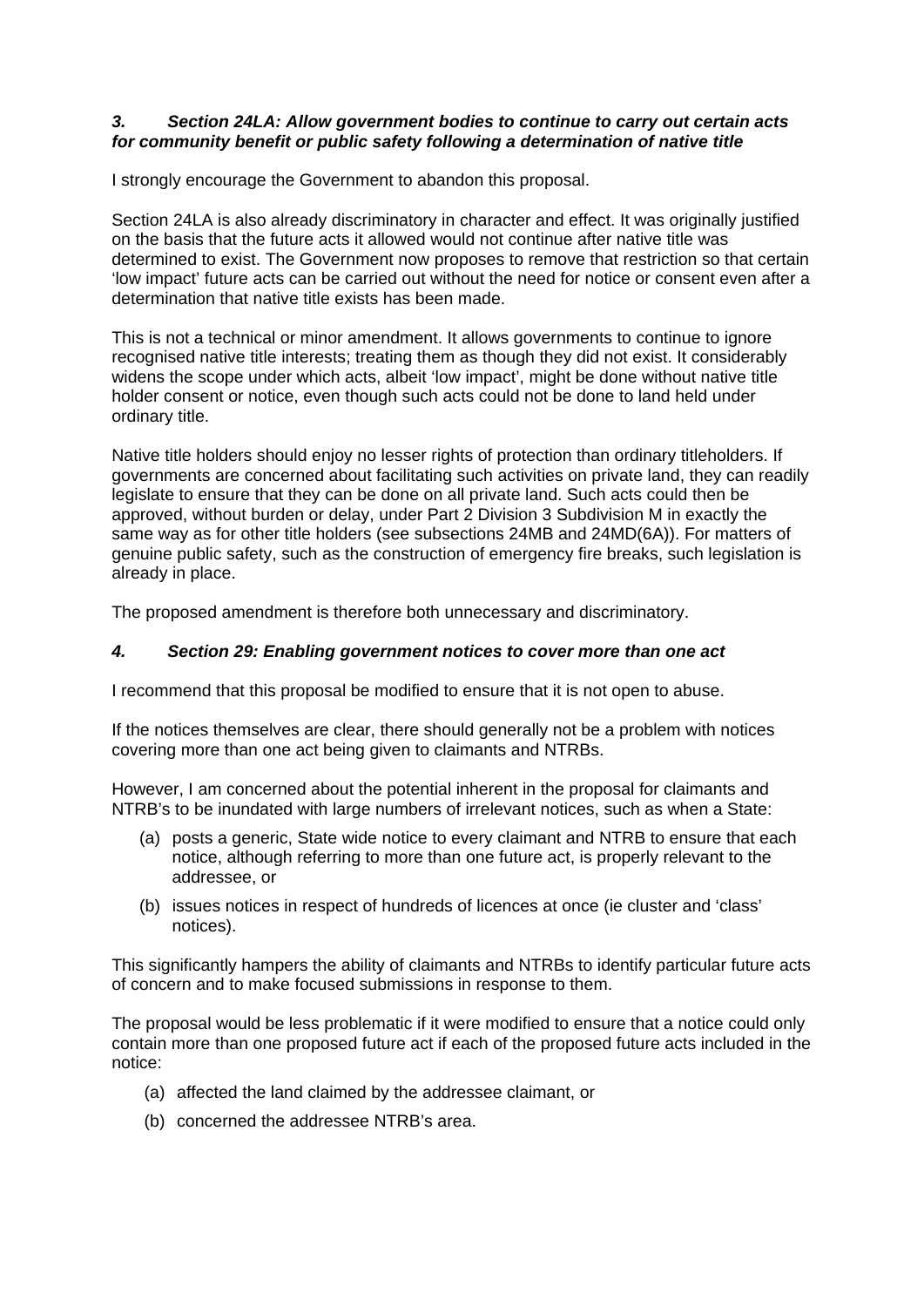# *5. Section 43: Clarify scope of alternative regimes*

I strongly encourage the Government to abandon this proposal.

This is not a technical or minor amendment. It is clear that:

- (a) the expedited procedure and
- (b) conjunctive agreements

may not be used where State alternative provisions have been enacted. Where State alternative provisions purport to do so, they should not be validated. If validation is required for some other reason, that reason should be identified and considered.

As a matter of principle, the Commonwealth should not be seeking to legislatively validate any act that unlawfully affects native title. Native title holders have already experienced two very significant rounds of validation against their interests and they must be given confidence that such discriminatory expediency will not continue.

To the extent that any State is concerned about the validity of an existing alternative regime, it should be invited to consider an alternative procedure ILUA.

States and Territories have the option of using either the alternative provisions or the Commonwealth regime. They have differing advantages and disadvantages. This proposal only operates to extend the disadvantages to native title holders of the alternative regime.

#### *6. Sections 36C(5)(b), 42(3)(b), 42(5)(b) and 52: A more flexible scheme for payments held under the right to negotiate process*

I strongly encourage the Government to abandon this proposal.

This is not a technical or minor amendment. If this proposal is adopted, the value of compensation paid to native title holders pursuant to it would be eroded over time.

Monies paid into trust are not in the nature of a bond. Rather, they are likely to constitute the realisable compensation of the native title holders, albeit contingent upon those persons establishing that they hold native title. Unlike cash invested or held under trust in a bank account, a bank guarantee will not accrue interest. The advantage of an early payment, being the realisation of interest payable on the compensation from the date when the relevant act is done, will be lost. As such, the adoption of the proposal would be in the nature of an interest free loan from the native title holders to the developer.

The longer the delay in the final determination of native title, the greater the erosion of the compensation amount. Given the current delays in resolving native title matters, the impact on native title holders' interests could be very significant.

I strongly urge the Government, in keeping with its commitment to avoid changes that have the effect of winding back native title, to give serious consideration to abandoning or amending the proposals identified above as recommended. The proposals are likely to adversely affect the already curtailed rights of native title holders and, in some cases, have the potential to again take Australia outside its obligations to avoid and prevent discrimination on the grounds of race.